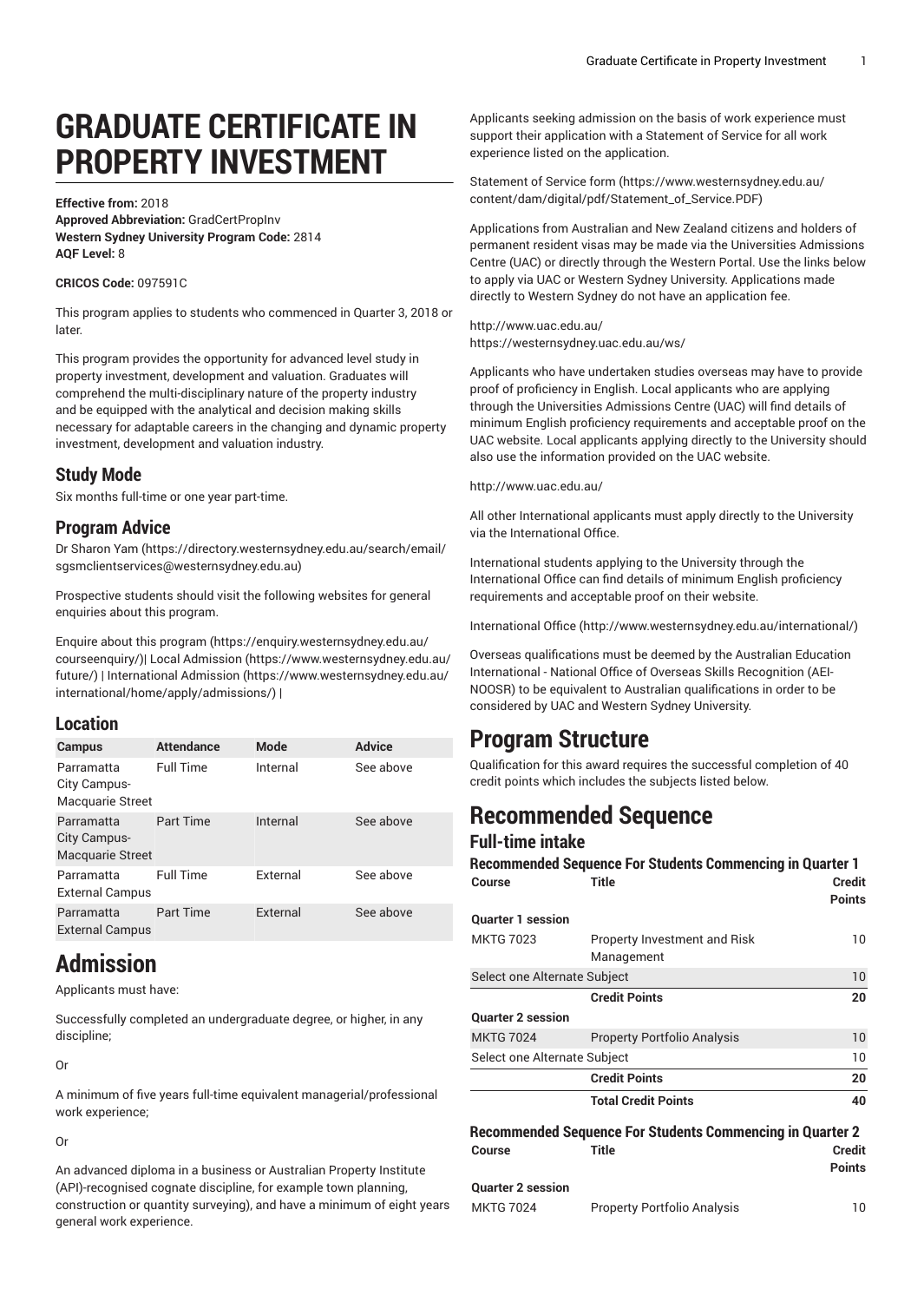| Select one Alternate Subject |                                                                  | 10                             |
|------------------------------|------------------------------------------------------------------|--------------------------------|
|                              | <b>Credit Points</b>                                             | 20                             |
| <b>Quarter 3 session</b>     |                                                                  |                                |
| <b>MKTG 7023</b>             | Property Investment and Risk<br>Management                       | 10                             |
| Select one Alternate Subject |                                                                  | 10                             |
|                              | <b>Credit Points</b>                                             | 20                             |
|                              | <b>Total Credit Points</b>                                       | 40                             |
|                              |                                                                  |                                |
|                              | <b>Recommended Sequence For Students Commencing in Quarter 3</b> |                                |
| Course                       | <b>Title</b>                                                     | <b>Credit</b><br><b>Points</b> |
| <b>Quarter 3 session</b>     |                                                                  |                                |
| <b>MKTG 7023</b>             | Property Investment and Risk<br>Management                       | 10                             |
| Select one Alternate Subject |                                                                  | 10                             |
|                              | <b>Credit Points</b>                                             | 20                             |
| <b>Quarter 4 session</b>     |                                                                  |                                |
| <b>MKTG 7024</b>             | <b>Property Portfolio Analysis</b>                               | 10                             |
| Select one Alternate Subject |                                                                  | 10                             |
|                              | <b>Credit Points</b>                                             | 20                             |
|                              | <b>Total Credit Points</b>                                       | 40                             |
|                              |                                                                  |                                |
|                              | <b>Recommended Sequence For Students Commencing in Quarter 4</b> |                                |
| <b>Course</b>                | <b>Title</b>                                                     | <b>Credit</b>                  |
|                              |                                                                  | Points                         |
| <b>Quarter 4 session</b>     |                                                                  |                                |
| <b>MKTG 7024</b>             | <b>Property Portfolio Analysis</b>                               | 10                             |
| Select one Alternate Subject |                                                                  | 10                             |
|                              | <b>Credit Points</b>                                             | 20                             |
| <b>Quarter 1 session</b>     |                                                                  |                                |
| <b>MKTG 7023</b>             | Property Investment and Risk<br>Management                       | 10                             |
| Select one Alternate Subject |                                                                  | 10                             |
|                              | <b>Credit Points</b>                                             | 20                             |
|                              | <b>Total Credit Points</b>                                       | 40                             |
| <b>Part-time intake</b>      | <b>Recommended Sequence For Students Commencing in Quarter 1</b> |                                |
| Course                       | <b>Title</b>                                                     | Credit                         |
|                              |                                                                  | <b>Points</b>                  |
| <b>Quarter 1 session</b>     |                                                                  |                                |
| <b>MKTG 7023</b>             | <b>Property Investment and Risk</b><br>Management                | 10                             |
|                              | <b>Credit Points</b>                                             | 10                             |
| <b>Quarter 2 session</b>     |                                                                  |                                |
| <b>MKTG 7024</b>             | <b>Property Portfolio Analysis</b>                               | 10                             |
|                              | <b>Credit Points</b>                                             | 10                             |
| <b>Quarter 3 session</b>     |                                                                  |                                |
| Select one Alternate Subject |                                                                  |                                |
|                              |                                                                  |                                |
|                              | <b>Credit Points</b>                                             |                                |
| <b>Quarter 4 session</b>     |                                                                  |                                |
| Select one Alternate Subject |                                                                  |                                |
|                              | <b>Credit Points</b>                                             |                                |
|                              | <b>Total Credit Points</b>                                       | 10<br>10<br>10<br>10<br>40     |

|                              | <b>Recommended Sequence For Students Commencing in Quarter 2</b> |                                |
|------------------------------|------------------------------------------------------------------|--------------------------------|
| Course                       | <b>Title</b>                                                     | Credit<br><b>Points</b>        |
| <b>Quarter 2 session</b>     |                                                                  |                                |
| <b>MKTG 7024</b>             | <b>Property Portfolio Analysis</b>                               | 10                             |
|                              | <b>Credit Points</b>                                             | 10                             |
| <b>Quarter 3 session</b>     |                                                                  |                                |
| <b>MKTG 7023</b>             | Property Investment and Risk<br>Management                       | 10                             |
|                              | <b>Credit Points</b>                                             | 10                             |
| <b>Quarter 4 session</b>     |                                                                  |                                |
| Select one Alternate Subject |                                                                  | 10                             |
|                              | <b>Credit Points</b>                                             | 10                             |
| <b>Quarter 1 session</b>     |                                                                  |                                |
| Select one Alternate Subject |                                                                  | 10                             |
|                              | <b>Credit Points</b>                                             | 10                             |
|                              | <b>Total Credit Points</b>                                       | 40                             |
|                              | <b>Recommended Sequence For Students Commencing in Quarter 3</b> |                                |
| Course                       | <b>Title</b>                                                     | <b>Credit</b><br><b>Points</b> |
| <b>Quarter 3 session</b>     |                                                                  |                                |
| <b>MKTG 7023</b>             | Property Investment and Risk<br>Management                       | 10                             |
|                              | <b>Credit Points</b>                                             | 10                             |
| <b>Quarter 4 session</b>     |                                                                  |                                |
| <b>MKTG 7024</b>             | <b>Property Portfolio Analysis</b>                               | 10                             |
|                              | <b>Credit Points</b>                                             | 10                             |
| <b>Quarter 1 session</b>     |                                                                  |                                |
| Select one Alternate Subject |                                                                  | 10                             |
|                              | <b>Credit Points</b>                                             | 10                             |
| <b>Quarter 2 session</b>     |                                                                  |                                |
| Select one Alternate Subject |                                                                  | 10                             |
|                              | <b>Credit Points</b>                                             | 10                             |
|                              | <b>Total Credit Points</b>                                       | 40                             |
|                              | <b>Recommended Sequence For Students Commencing in Quarter 4</b> |                                |
| Course                       | <b>Title</b>                                                     | Credit                         |
|                              |                                                                  | <b>Points</b>                  |
| <b>Quarter 4 session</b>     |                                                                  |                                |
| <b>MKTG 7024</b>             | <b>Property Portfolio Analysis</b>                               | 10                             |
|                              | <b>Credit Points</b>                                             | 10                             |
| <b>Quarter 1 session</b>     |                                                                  |                                |
| <b>MKTG 7023</b>             | Property Investment and Risk                                     | 10                             |
|                              | Management                                                       |                                |
|                              | <b>Credit Points</b>                                             | 10                             |
| <b>Quarter 2 session</b>     |                                                                  |                                |
| Select one Alternate Subject |                                                                  | 10                             |
|                              | <b>Credit Points</b>                                             | 10                             |
| <b>Quarter 3 session</b>     |                                                                  |                                |

Select one Alternate Subject 10

**Credit Points 10 Total Credit Points 40**